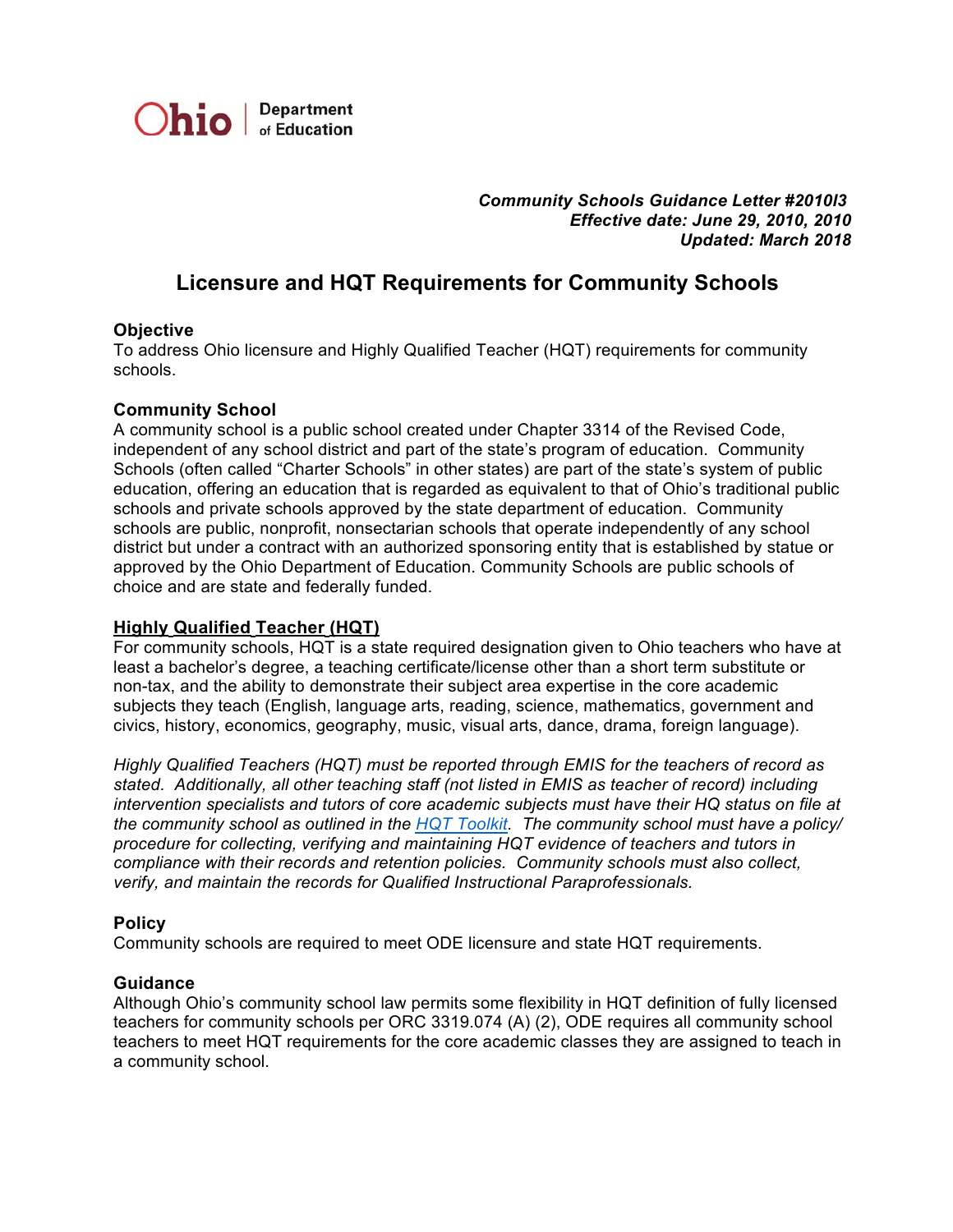completed the necessary prerequisite coursework for the teaching area that is requested. When answering the question, "Do you hold a license, other than a short term substitute license," a to mark "yes" for HQT Worksheet Forms A, B, and C. Long term substitute teaching licenses are issued as one-year licenses or as five-year licenses. The only difference in the licenses is the cost. A long-term substitute license is issued for a specific teaching area in which a person has long term substitute license is sufficient for community school general education teachers

 Ohio law allows schools to employ staff who hold a bachelor's degree to teach in specific areas of expertise such as music, art or specialty areas for a maximum of 12 hours per week; however, this person will not meet HQT requirements. Also, the 12-hour permit is only for **NON LICENSED OR NON CERTIFICATED** people. Anyone who holds a teaching license is not eligible for a 12-hour permit.

 *Community schools in Ohio have an element of flexibility regarding Section 2 on the HQT worksheet, except for special education teachers and intervention specialists.*

#### **Community School Special Education Teachers and Intervention Specialists**

 Community schools are required to provide special education services in accordance with Ohio Revised Code (ORC) Chapter 3323. Ohio's *Operating Standards for Educational Agencies Serving Children with Disabilities* require special education teachers and intervention specialists licensure as defined by Ohio Administrative Code (OAC) 3301-24. to be adequately prepared and trained, have content knowledge and skills, and hold appropriate

 Community school special education teachers, intervention specialists, and related service personnel are required to meet ODE licensure and HQT requirements consistent with special education teachers, intervention specialists, and related service personnel of traditional public schools.

 Schools that have difficulty filling an intervention specialist (IS) position may hire a licensed teacher who is willing to apply for a supplemental IS license while working toward a resident educator intervention specialist license.

#### **Community School Career-Technical Education**

 Community school career-technical teachers, including CBI teachers, are required to hold the Ohio Department of Education issued license or endorsement appropriate for the technical courses being offered according to Ohio Revised Code 3301-61-03 (F). Highly qualified teacher requirements do apply for those courses where having HQ status is applicable.

#### **References**

 Ohio Revised Code Chapter 3314 Ohio Revised Code 3314.19, 3323.11, 3319.301 Ohio Revised Code 3301-61-03 (F) Ohio Administrative Code 3301-51-09 Delivery of services (H)(2), (I)(2), (H)(3) Ohio Administrative Code 33041-24 Licensing and Education Program **Attachment 1**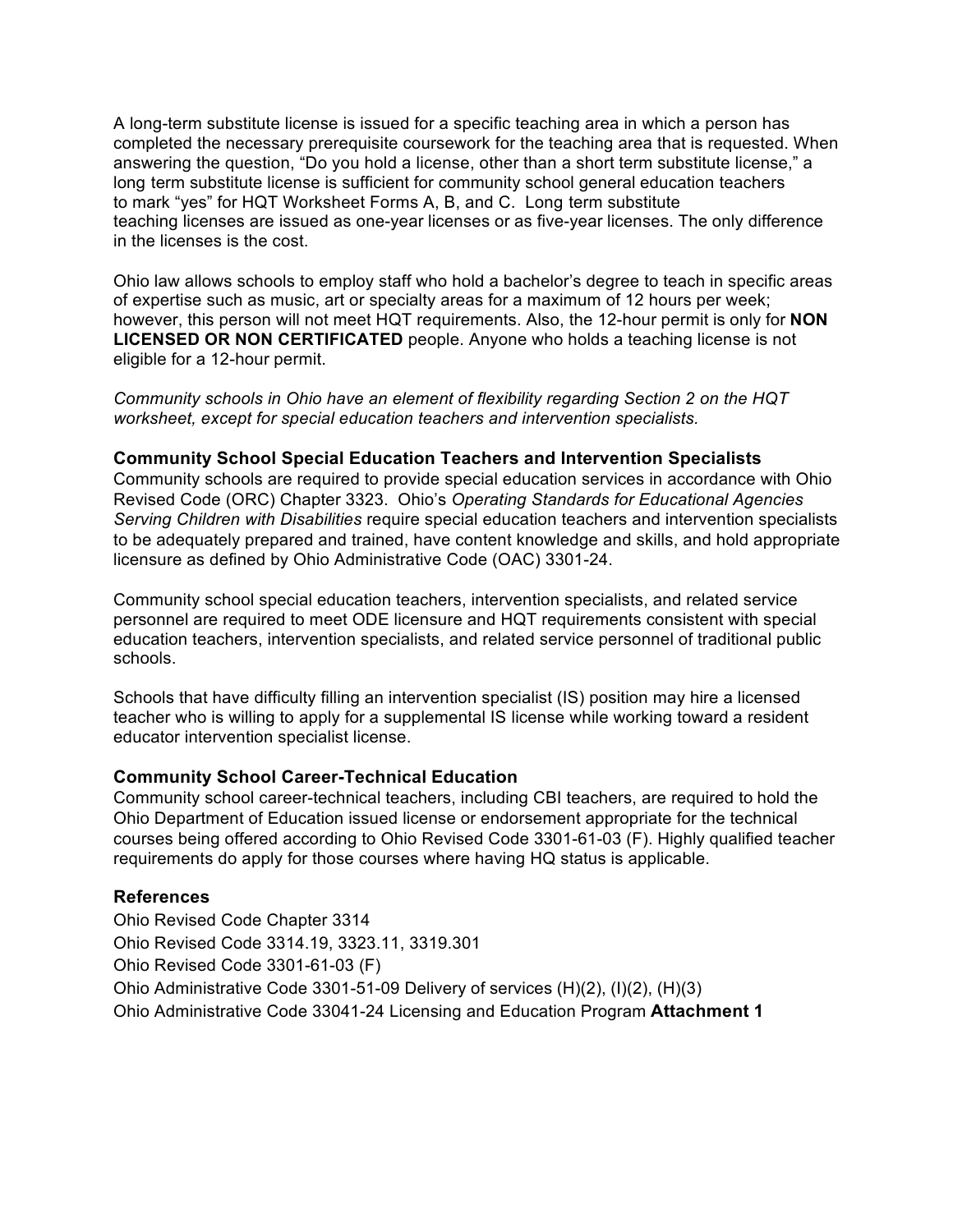# **Educator Licensure Credential Table**

 The table addresses questions associated with specific licenses and HQT reporting for community school teachers.

| <b>Type of License,</b>   | Valid as a  | <b>Subject to HQT</b> | <b>Comments</b>                       |
|---------------------------|-------------|-----------------------|---------------------------------------|
| <b>Certificate or</b>     | teacher of  | requirements?         |                                       |
| <b>Permit</b>             | record in a |                       |                                       |
|                           | community   |                       |                                       |
|                           | school?     |                       |                                       |
| Permanent                 | Yes         | Yes                   | HQT status reported in area of        |
| Teaching                  |             |                       | instruction                           |
| Certificate               |             |                       |                                       |
| Five year                 | Yes         | Yes                   | HQT status reported in area of        |
| Professional              |             |                       | instruction                           |
| Teaching License,         |             |                       |                                       |
| Senior                    |             |                       |                                       |
| Professional              |             |                       |                                       |
| <b>Educator License</b>   |             |                       |                                       |
| or Lead                   |             |                       |                                       |
| Professional              |             |                       |                                       |
| <b>Educator License</b>   |             |                       |                                       |
| Provisional               | Yes         | Yes                   | HQT status reported in area of        |
| <b>Teaching License</b>   |             |                       | instruction                           |
| Long Term                 | Yes         | Yes                   | HQT status reported in area of        |
| <b>Substitute License</b> |             |                       | instruction                           |
| (excluding career-        |             |                       |                                       |
| technical)                |             |                       |                                       |
| <b>Short Term</b>         | <b>No</b>   | <b>No</b>             | Valid for teaching up to five days in |
| <b>Substitute License</b> |             |                       | a given teaching assignment           |
| Four Year                 | Yes         | Yes                   | HQT status reported in area of        |
| <b>Resident Educator</b>  |             |                       | instruction                           |
| License                   |             |                       |                                       |
| Alternative               | Yes         | Yes                   | HQT status reported in area of        |
| <b>Resident Educator</b>  |             |                       | instruction                           |
| License (non              |             |                       |                                       |
| career-technical)         |             |                       |                                       |
| Alternative               | Yes         | Possibly              | HQT required if teaching related      |
| <b>Resident Educator</b>  |             |                       | academic content area and proper      |
| License (career-          |             |                       | endorsement                           |
| technical                 |             |                       |                                       |
| workforce                 |             |                       |                                       |
| development)              |             |                       |                                       |
| Supplemental              | Yes         | Yes                   | HQT status reported in area of        |
| <b>Teaching License</b>   |             |                       | instruction                           |